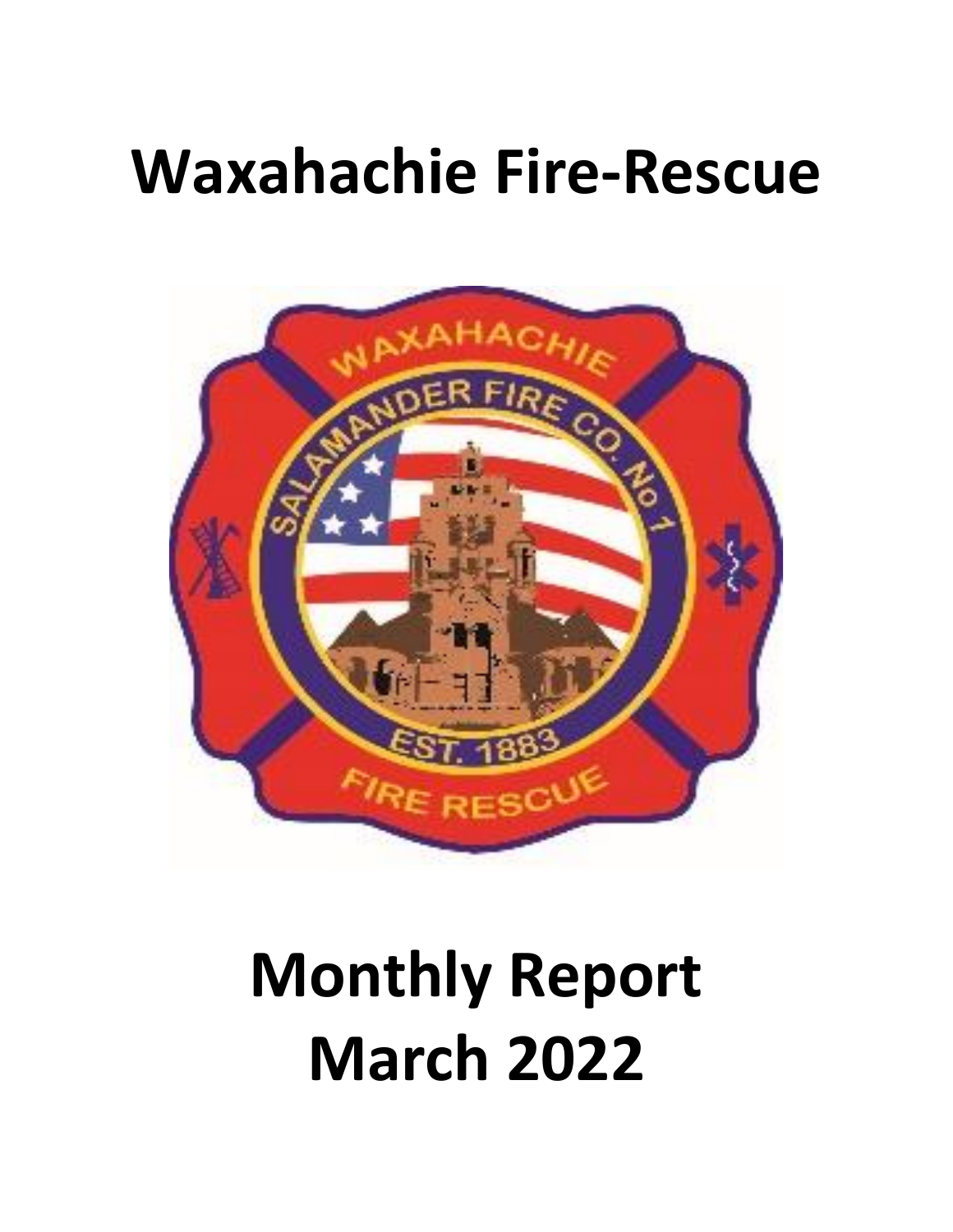

### **Fire Statistics**



| <b>Major Incident Type</b>                           | Count | Percentage |
|------------------------------------------------------|-------|------------|
| <b>Fires</b>                                         | 19    | 4.25       |
| Overpressure, rupture, explosion, overheat – no fire |       | 0.21       |
| Rescue & Emergency Medical Service                   | 318   | 67.52      |
| Hazardous Condition (No Fire)                        | 14    | 2.97       |
| Service Call                                         | 63    | 13.38      |
| <b>Good Intent Call</b>                              | 20    | 4.25       |
| False Alarm and False Call                           | 32    | 6.79       |
| Special Incident Type                                | 3     | 0.64       |
| <b>Total All Calls</b>                               | 471   |            |

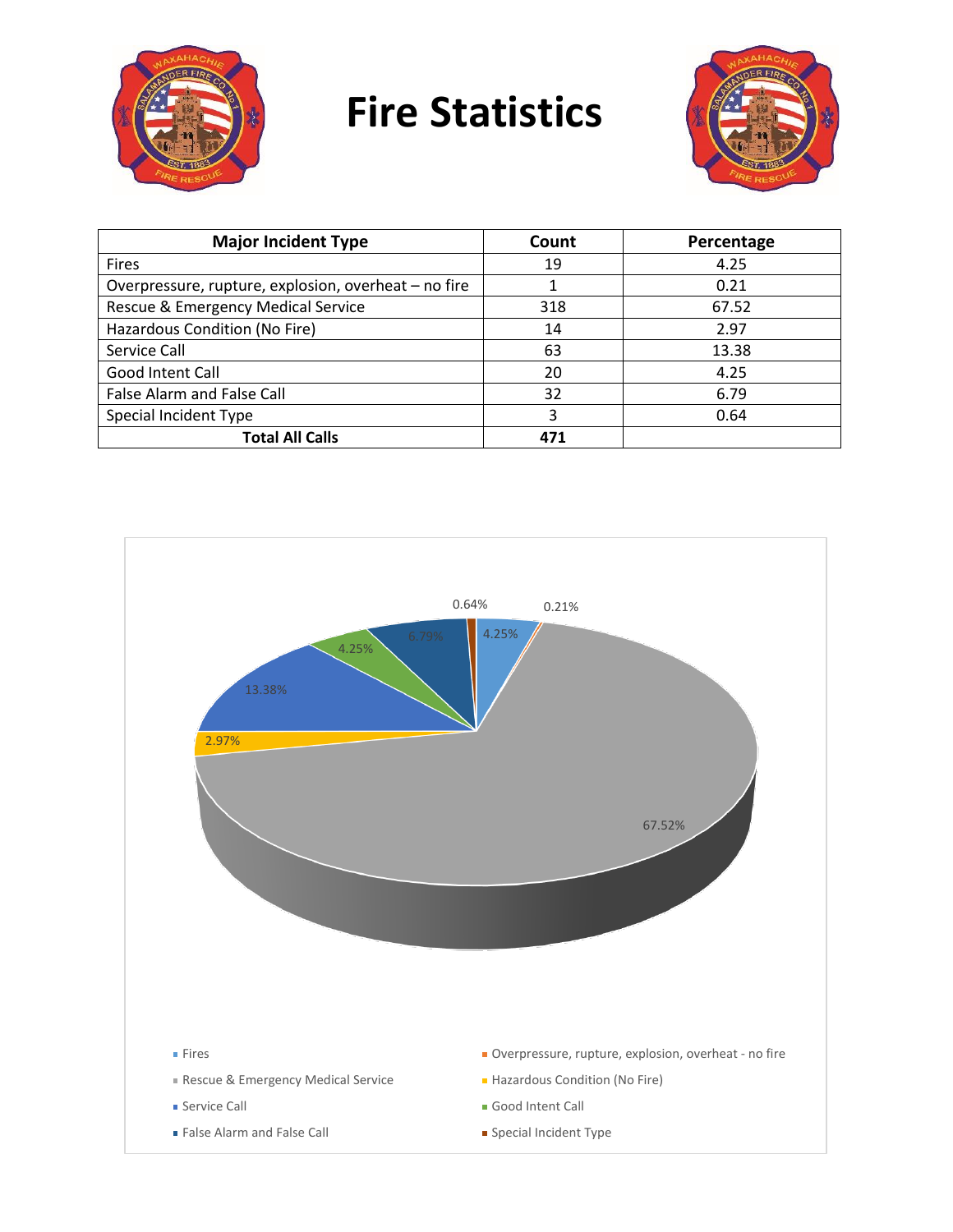

## **Fire-Rescue Incident Response Time Analysis**



| <b>Response Minutes</b>               | Count          | Percentage                         |
|---------------------------------------|----------------|------------------------------------|
| 00                                    | 8              | 1.73                               |
| 01                                    | 11             | 2.38                               |
| 02                                    | 31             | 6.71                               |
| 03                                    | 57             | 12.33                              |
| 04                                    | 93             | 20.13                              |
| 05                                    | 88             | 19.05                              |
| 06                                    | 65             | 14.07                              |
| 07                                    | 43             | 9.31                               |
| 08                                    | 13             | 2.81                               |
| 09                                    | 15             | 3.25                               |
| 10                                    | 7              | 1.52                               |
| 11                                    | 5              | 1.08                               |
| 12                                    | 6              | 1.30                               |
| 13                                    | $\overline{2}$ | 0.43                               |
| $14+$                                 | 18             | 3.90                               |
| <b>Total of All Incident Arrivals</b> | 462            | <b>Average Response Time 05:58</b> |
| <b>Cancelled Prior to Arrival</b>     | 9              |                                    |
| <b>Total Incidents</b>                | 471            |                                    |

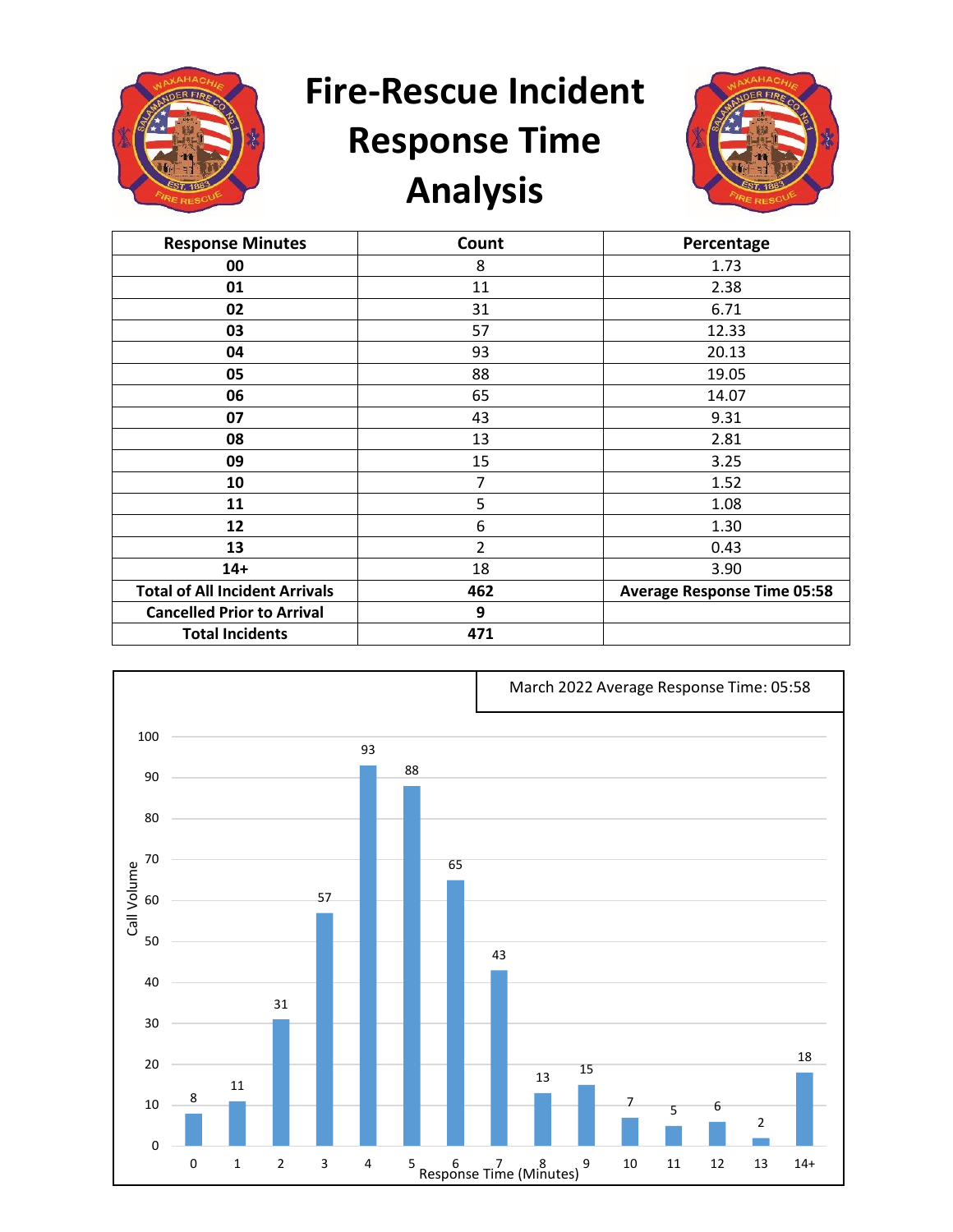

#### **Monthly Fire Prevention/Inspection Statistics**



| <b>Fire Prevention &amp; Inspection Activity</b> | Count          | Percentage |
|--------------------------------------------------|----------------|------------|
| <b>Certificate of Occupancies</b>                | 23             | 20.3       |
| Fire Alarm Inspection                            | 8              | 7.1        |
| <b>Foster Home Inspections</b>                   | $\overline{2}$ | 1.8        |
| <b>General Inspections</b>                       | 9              | 7.9        |
| <b>Plan Reviews</b>                              | 43             | 38         |
| Site Inspections                                 | $\overline{2}$ | 1.8        |
| Fire Sprinkler Inspections                       | 10             | 8.9        |
| Ventahood Inspections                            | 3              | 2.7        |
| Other Inspections                                |                |            |
| Re-Inspections                                   |                |            |
| <b>Total Inspections</b>                         | 100            | 88.5       |
| Consultations                                    | 10             | 8.9        |
| <b>Control Burn Authorizations</b>               |                |            |
| <b>Presentations Made</b>                        |                |            |
| <b>Total Miscellaneous Activity</b>              | 10             | 8.9        |
| Incident Response (on-duty)                      | 3              | 2.6        |
| Incident Response (off-duty)                     |                |            |
| <b>Total Incident Responses</b>                  | 3              | 2.6        |
| Fire/Arson Investigations Performed (on-duty)    |                |            |
| Fire/Arson Investigations Performed (off-duty)   |                |            |
| <b>Total Investigations</b>                      |                |            |
| <b>Total All Activities</b>                      | 113            |            |